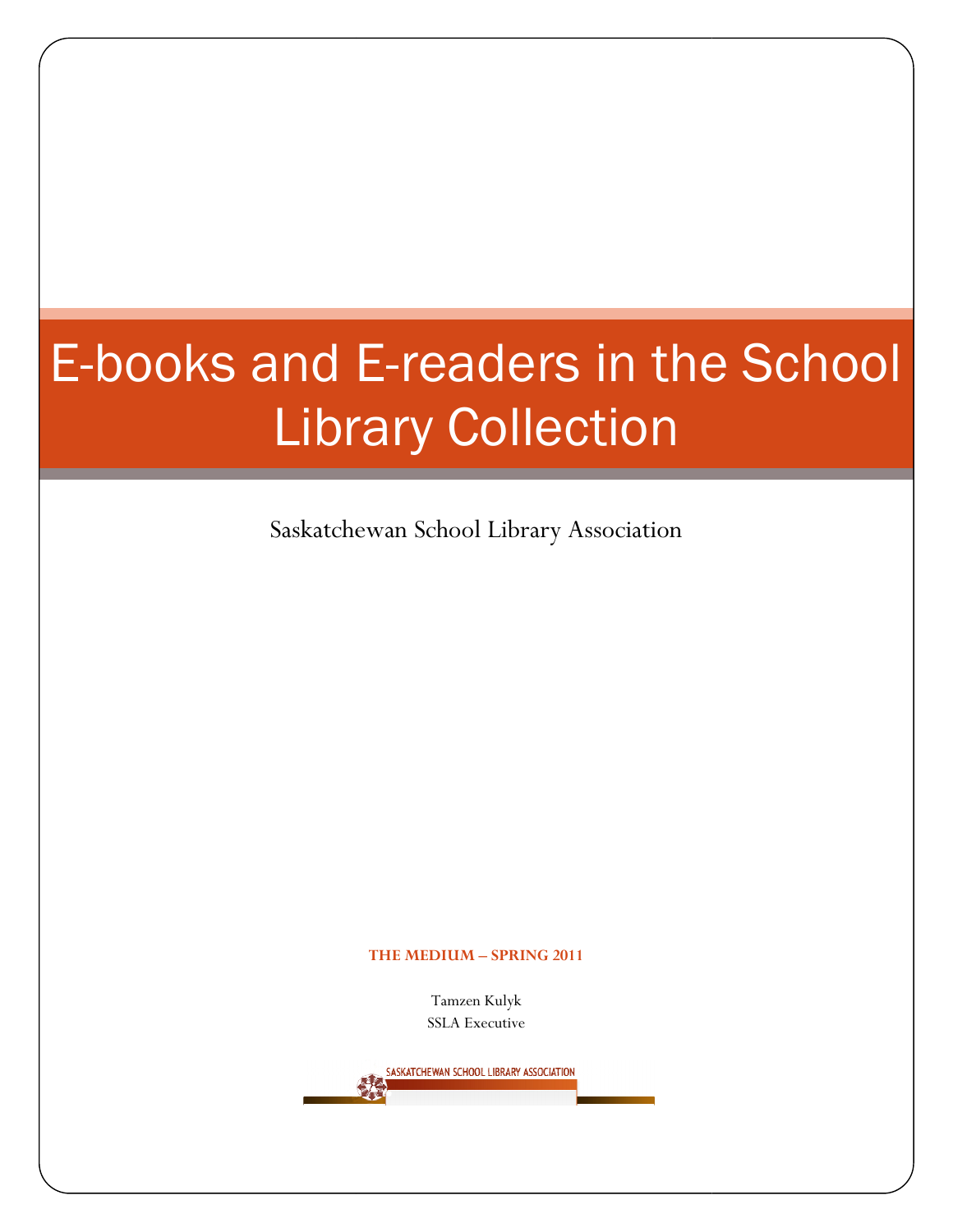# E-books and E-readers in the School Library **Collection**

#### Saskatchewan School Library Association

E-books are not a passing fad, nor are they a new technology of the 21st century. The first e-book was developed by Michael S. Hart in 1971. Since then, a slow and steady development of the e-book has occurred until just recently when e-book sales skyrocketed. In January 2011, Amazon announced they were doing more trade in e-books than in hardcovers, selling 143 digital editions for every 100 hardcovers sold (Schiller, 2010). According to a report released by the Association of American Publishers, sales of e-books in January 2011 increased by more than 115 percent compared to the same time the year before, and overall e-book sales have tripled from 32.4 million in January 2010, to 69.9 million in January 2011 (Kearney, 2011). Based on the growing popularity of e-books and e-readers, it is evident they are here to stay, but where do teacher-librarians begin? What are the advantages of having e-books in the school library, and what do we need to consider before including them in our collections?

#### Why E-books and E-readers?

E-books are an excellent addition to the school library because they offer new opportunities to improve student learning. Some of the basic features of e-books that support student learning and the process of learning to read are: (a) customizable displays that allow the reader to change the font and text size; (b) the ability to read the text in a book aloud, privately with headphones or shared among many; (c) reading support features such as a built-in dictionary or websites; (d) combining text with auditory and visual stimuli; (e) social highlighting; (f) the ability to make or take notes; and (g) internal search capabilities (Abram, 2010).

The International Reading Association (IRA) indicates the Internet and other forms of technology such as e-books are redefining the nature of reading, writing, and communication, and will continue to do so in the years to come (IRA, 2009). As a result, reading and literacy instruction are undergoing tremendous transformations as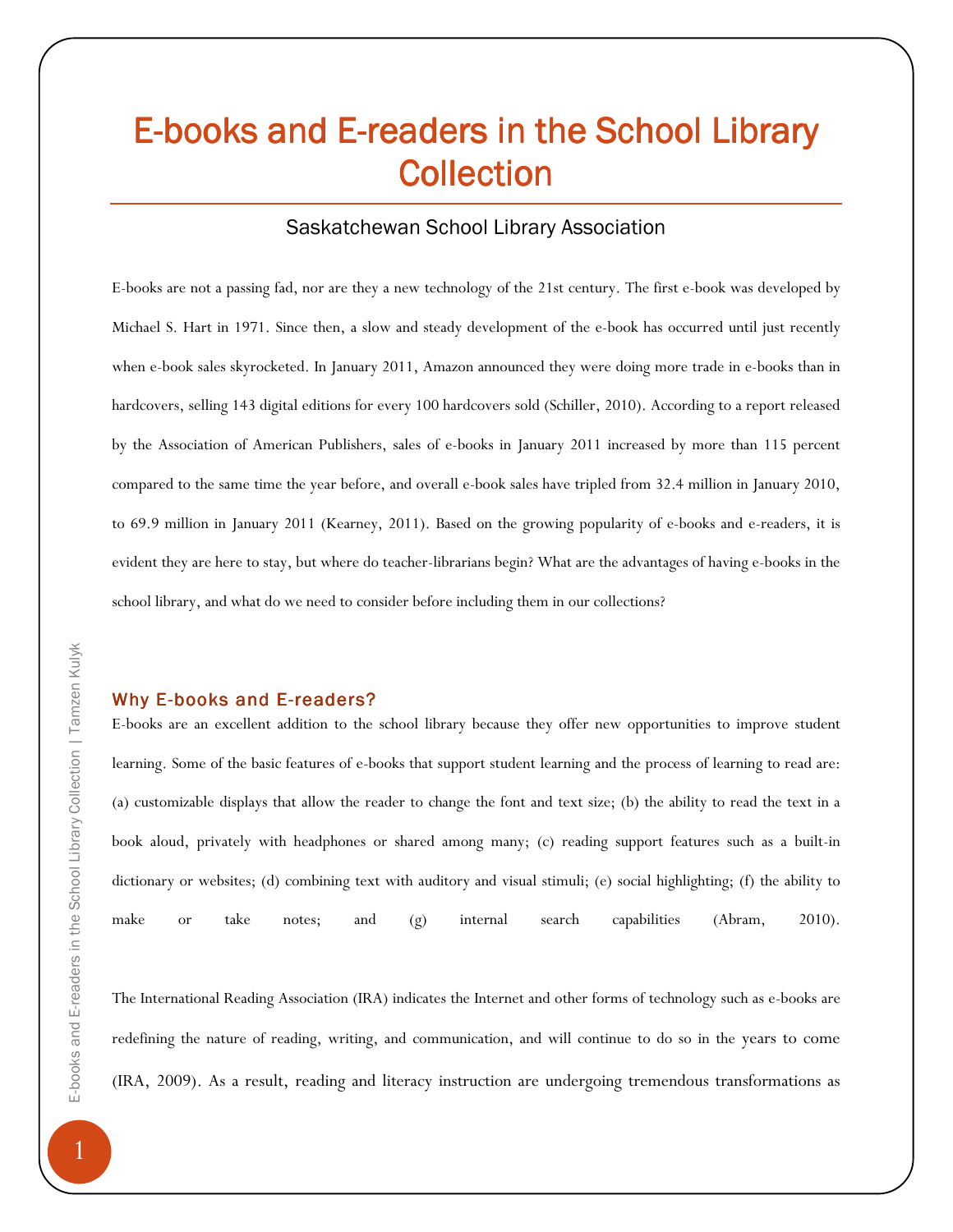new technologies such as e-books require new literacy skills (Leu, Kinzer, Coiro, &Cammack, 2004). Therefore, it is important to begin integrating digital and electronic texts into school libraries and to support students and teachers during this process. E-books can be a way to open new doors and to create opportunities for students and for teachers to access books 24/7, and to interact with a wide range of texts and information (Larson, 2010).

Learning how to access, to navigate, and to explore using e-books are important skills for learners as they prepare for their futures. We know that in order for our students to succeed in the future, they will require the ability to adapt and to apply their knowledge as new literacy skills continue to emerge and to evolve. This has become evident as provinces, states, and countries around the world have infused learning standards into their curricula that focus on the "skills that students need to manage and use information but also emphasize the merging of multiple literacies required for learning in today's media-intense and information rich landscape" (Zmuda & Harada, 2008, p. 86).

How do we know e-books help students learn? In order to answer this question, teachers, literacy coaches, teacherlibrarians, and administrators must work together to develop an understanding about what the research says, to make a plan to collect and to track data, and to speak a common language around learning theory (Polanka, 2011).

# Challenges and Considerations

One of the first challenges of including e-books and e-readers in a school library collection is determining what devices to select, or what vendor from which to purchase or subscribe. An e-reader device such as the Kindle, Kobo, iPad, or Sony Reader can store hundreds of books, magazines, blogs, and documents. Most e-readers have: built in dictionaries, internal search capabilities, customizable settings and displays, reading support features such as text to speech, bookmarking, and highlighting. The price, functionality, purchasing options, and sharing abilities vary with each device. Before purchasing e-readers, some questions to consider are: a) Will the device be loaned out to students or just available to classrooms? b) To whom will this device be available? c) Does your school or division have a user agreement or policy in place for such devices? d) What is the purpose of the device? e) Who will be in charge of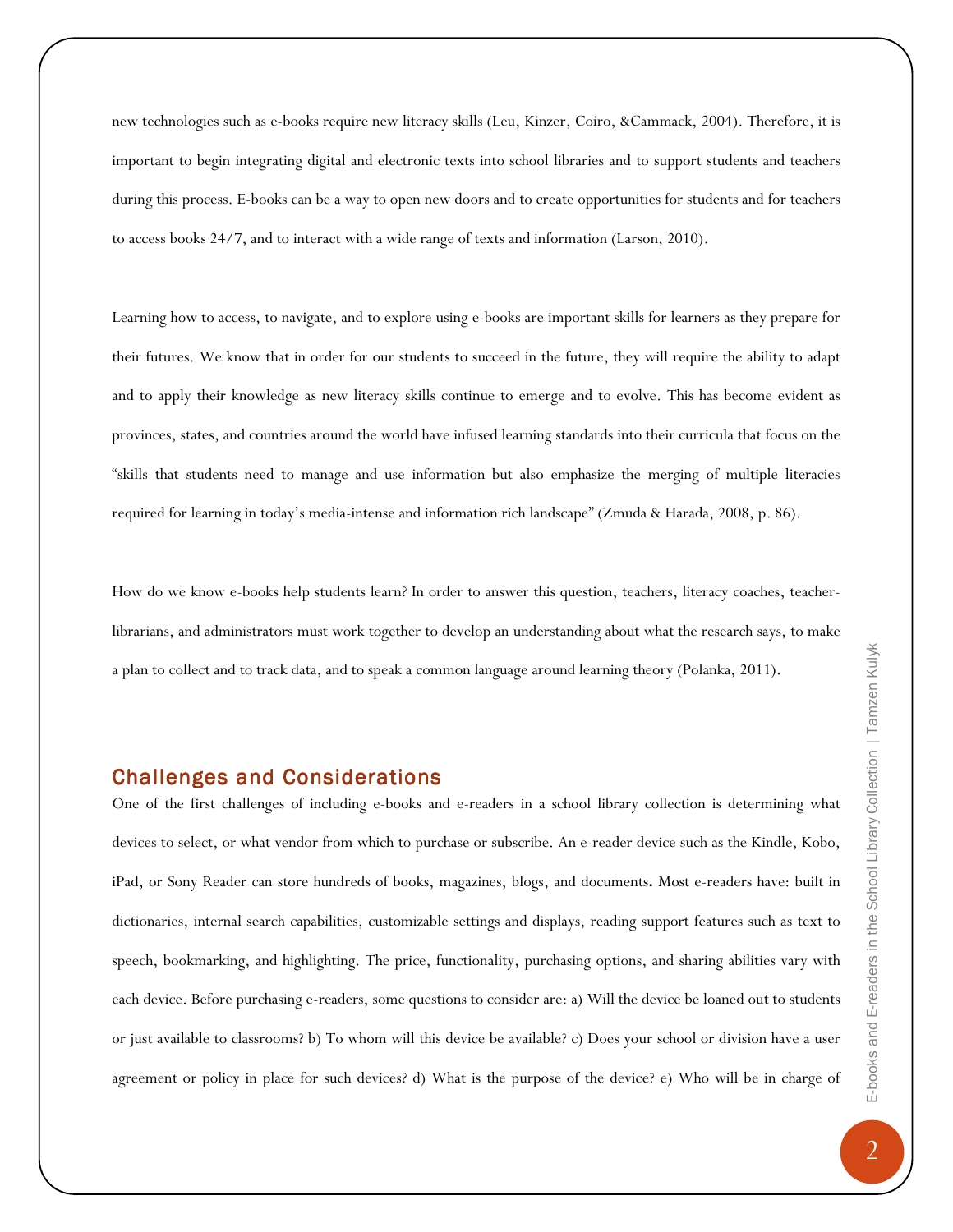managing this device? f) How are books purchased and is this a seamless process? g) Can purchased books be downloaded to multiple devices? h) Can the e-reader and e-books be catalogued? i) Where can I purchase books, and will this suit my collection development needs?

Some of the companies that provide subscription e-book content are Gale Cengage, Follett, EBSCO, ABC-CLIO, Facts on File, Rosen, NetLibrary, and Overdrive. Each of these companies has e-books that can be accessed from a laptop computer, but only a few, such as Follett and Overdrive, currently provide access to e-book content through handheld devices and smartphones. Libraries pay for an annual subscription, or pay for a set number of e-books. There are also a few online subscription services available for beginning readers: Bookflix, TumbleBooks, and the International Children's Digital Library, which is free.

Before selecting a vendor or a device for your school library, it is essential to consider your school and community needs. You may want to weigh the pros and cons of e-readers, e-book providers, and subscriptions to determine what method of access would most benefit your users. Does your budget allow for devices or subscriptions to be purchased? Do your students have high speed or wireless Internet access from home? If the majority of your students don't, then purchasing an e-book subscription from a vendor does not make sense. Do students have devices such as iPods, laptops, or smartphones to which they may download content? If so, check with the provider to see what devices they support and if books can be downloaded and saved for later to be read without a wireless connection. Another consideration is the availability of a library technician. Will the e-reader and e-books be catalogued? Are MARC records available from the e-book providers? Who will be in charge of tracking and organizing what books are on the device? Last, you will want to check the provider's licensing agreement, as this will determine how many students can access an e-book simultaneously.

#### Barriers

Despite the recent explosion of e-books and e-readers, there are still many issues and barriers to overcome. First, not all books are currently available in e-book format. This could be due to the ongoing problem of digital rights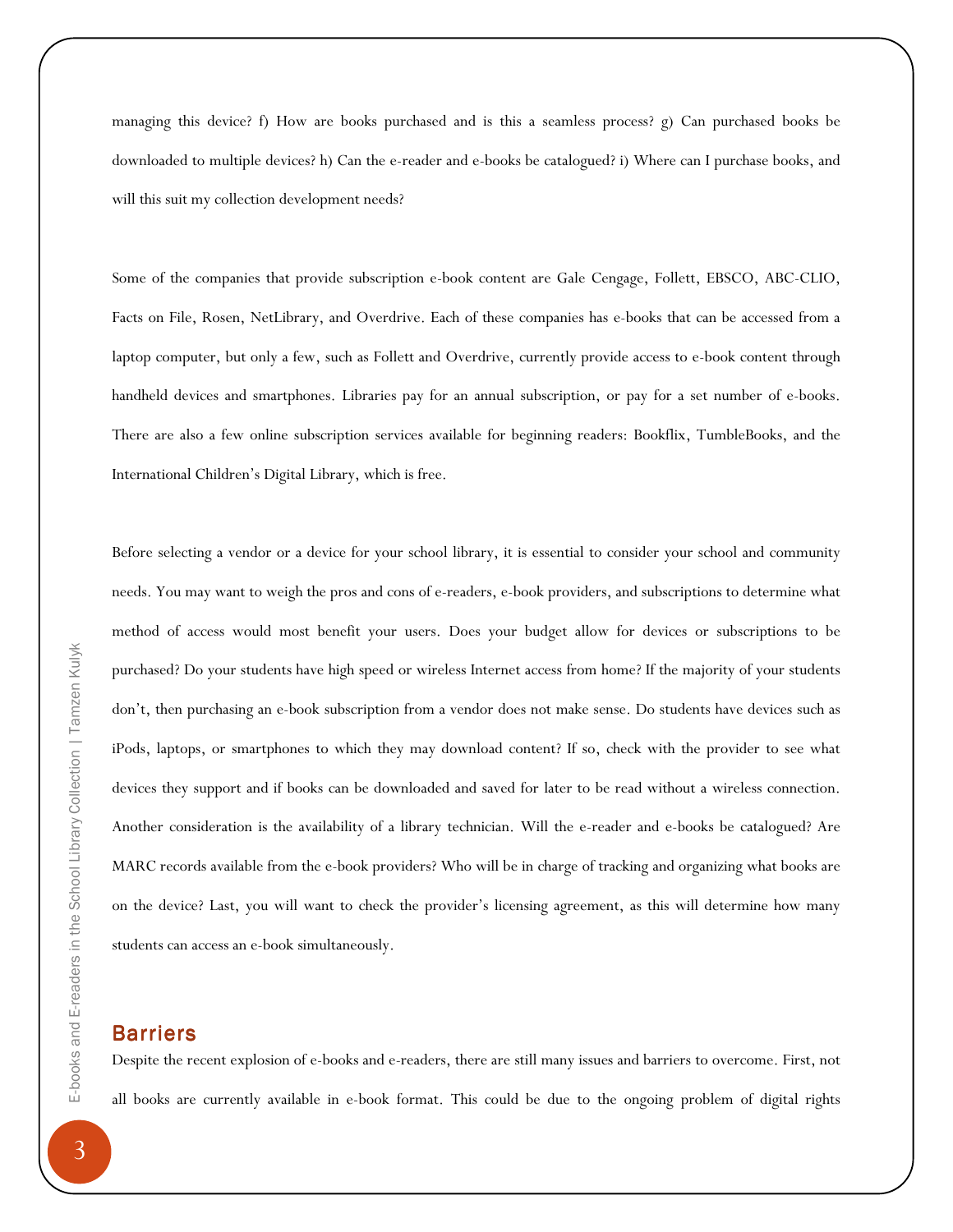management (DRM) facing all libraries. DRM is "a technology that allows copyright owners to regulate and manage their content when it is disseminated in a digital format, and it is the reason that some patrons cannot access some of the downloadable content that libraries provide" (Houghton-Jan, 2007, p. 52). Due to the complicated nature of this issue, many publishing companies and authors are hesitant to embrace the market. Many readers are hesitant to buy in because what you can do with a print book that you own varies greatly from that of an e-book. They question the viability of the market when currently you can lend out a print book, give it away, copy a few pages, and even sell it if you feel so inclined. But this is not the case for an e-book. Why not? All e-books contain a DRM code that limits what the user can do with them. Therefore, the issue is "ownership doesn't necessarily equate to full access" (Ojala, 2010, p. 5).

What impact does this have on libraries, and why should they care? Libraries should be able to provide unrestricted access to content that is compatible on all devices. Currently, this is not possible due to DRM. It should not matter what device you buy, or what device the students have—the library content should work on it. The ideal situation would be "to standardize DRM or get rid of it altogether, so that everyone can get along with everyone else and consumers and libraries are not forced to make this ridiculous decision" (Houghton-Jan, 2007, p. 53).

Another barrier to including e-books in the school library collection is not all learners have access to high speed Internet at home, and not all schools do either. School and public libraries will need to think outside the box to offer opportunities to help "bridge the digital divide so those without access to technology at all are not left behind" (Duncan, 2010, p. 54).

# Role of the Teacher-Librarian

Many teacher-librarians believe that e-books should be a part of the school library collection, but they also recognize "integrating e-books into a collection is not all that easy" (Kaser, 2010, p. 33). Determining where to access e-books, budget concerns, the availability of technical and professional support, the desire for a standard e-book format, and finding the time in already busy schedules are all issues facing teacher-librarians. Henry Jenkins, Director of the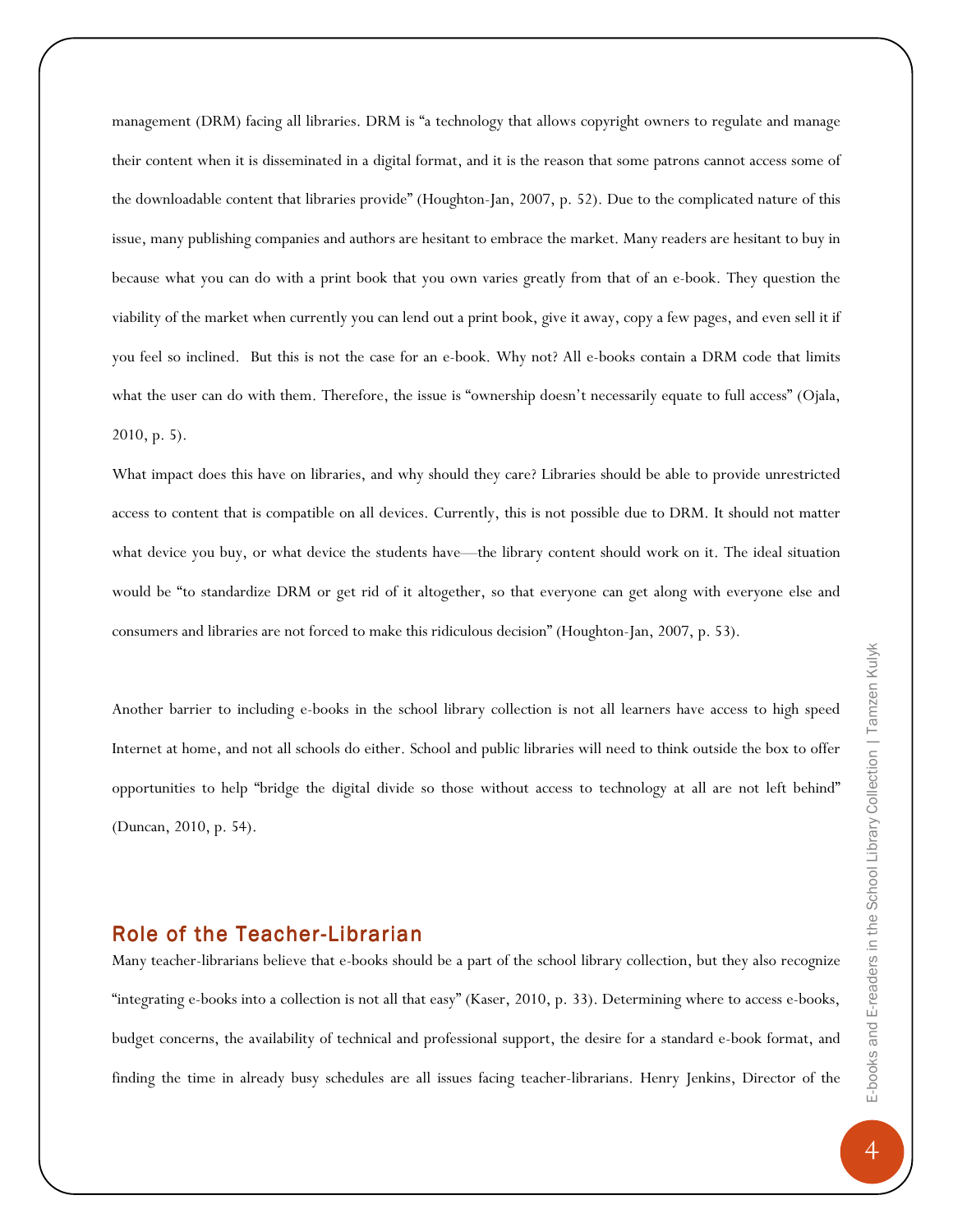Comparative Media Studies Program at MIT proposed "to shift the conversation about the digital divide from questions of technological access to those of opportunities to participate and to develop the cultural competencies and social skills needed for full involvement (Jenkins, Clinton, Purushotma, Robison, & Weigel, 2006, p. 4).

E-books have the potential to uncover a wide range of new teaching and learning strategies that align with current research, curricula, critical thinking, and other 21<sup>st</sup> century skills. Teacher-librarians play a pivotal role in assisting teachers to meet the needs of their students in increasingly diverse learning environments, and to provide a range of resources to support student learning. To accomplish this, teacher-librarians must "stay abreast of education research, school curriculum, priorities, changing emphases in curriculum, classroom practices and needs, and the students' abilities and learning styles" (Zmuda & Harada, 2008, p. 103). As e-books continue to make their way into school libraries, student devices, and classrooms, it is important to realize they bring a new level of engagement to education, and are another way to ensure success for all of our students.

# **Conclusion**

After examining the advantages, challenges, and barriers of e-books as part of the school library collection, it appears there are more questions than answers. It is not a seamless process; it is complicated and messy. What is our role as teacher-librarians during this murky and uncertain time? Do we sit back and wait for it to sort itself out? Absolutely not. Something fundamental is happening to books and reading and "libraries need to be part of this reading revolution, supporting and defending the rights of digital readers, experimenting with new reader services, collecting new genres and media formats and providing access for all readers" (Duncan, 2010, p. 54).

As teacher-librarians, we should encourage and experiment with reading digitally, but most importantly we must move beyond seeing our libraries as collections because "libraries are about knowledge and facilitation, not artifacts and stuff" (Lankes, 2010, p. 33). In the future, books will continue to change, and our libraries may look different. What will be important is not the container of the books, but how teacher-librarians can provide and can connect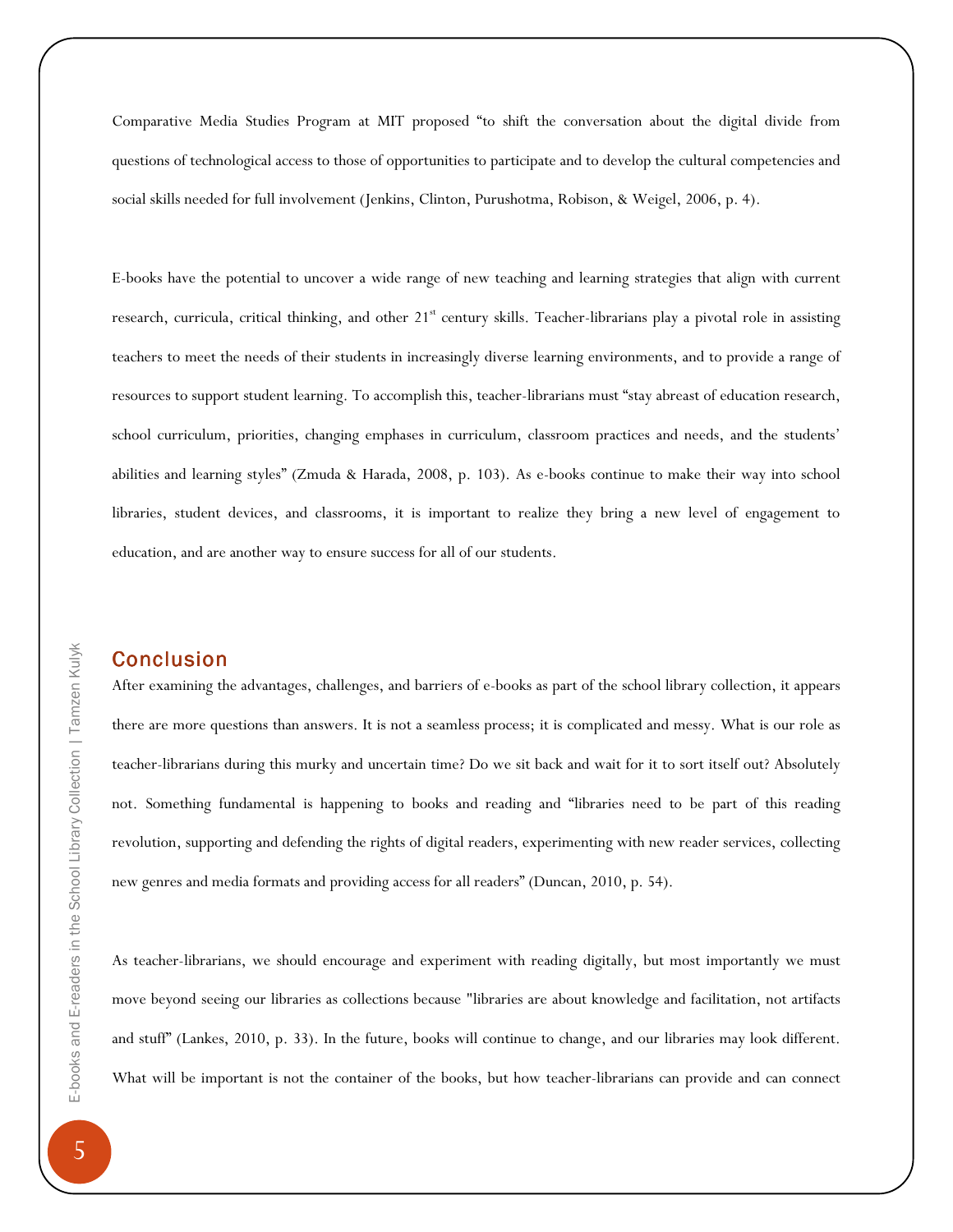readers with knowledge and facilitate the kind of "true learning that happens when books and friends, writing and understanding intermingle in a rich soup of participation" (Lankes, 2010, p. 34). In the meantime, the future is bright for e-books, so get started today and start envisioning what e-books should be able to do, and how that might impact student learning and the future of libraries.